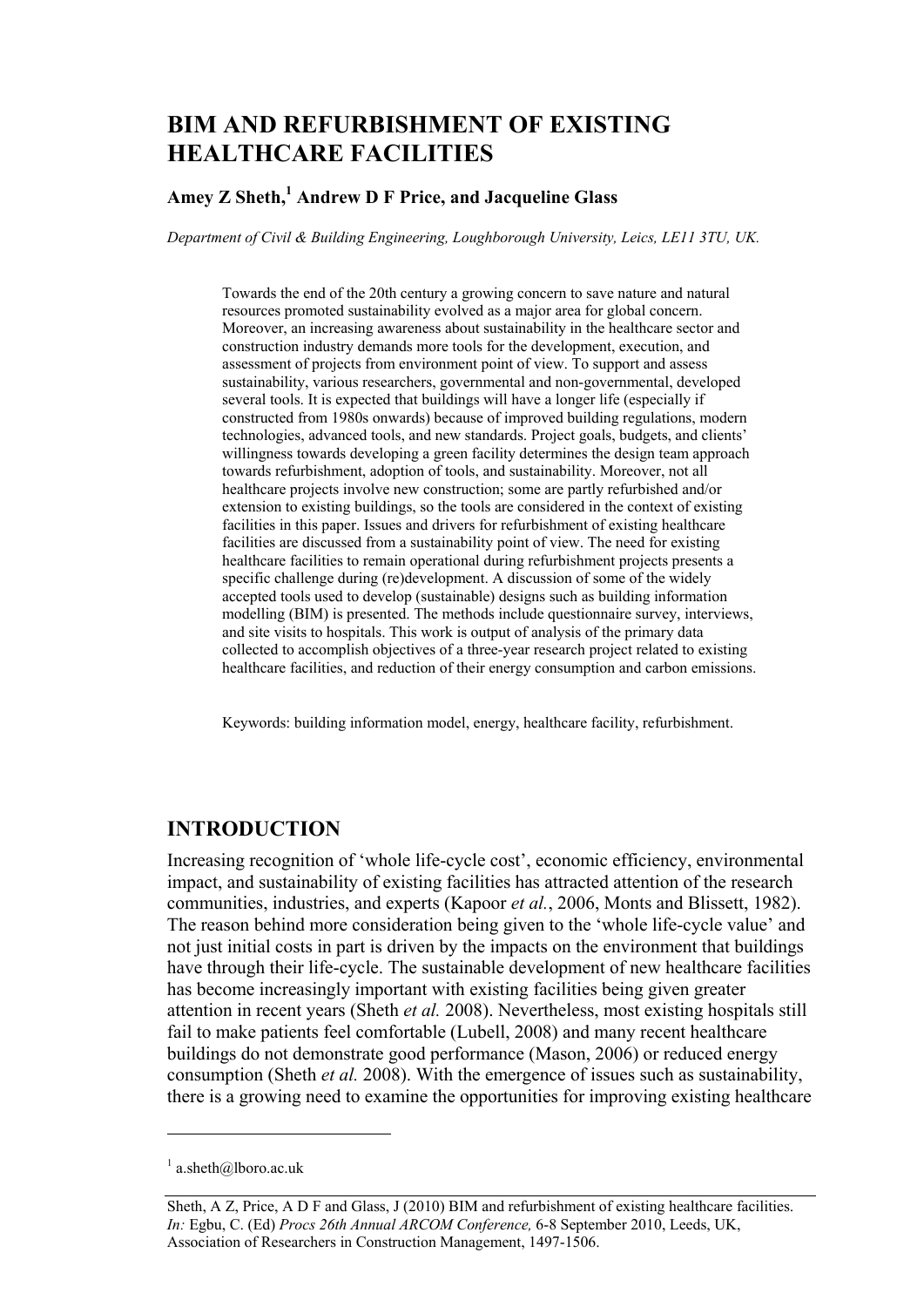facilities through strategic problem-solving approach to address energy consumption, environmental impact, etc. There has been a recent increase in applications of tools based on the principles of building information modelling (BIM) and simulation for fast and improved delivery of construction projects. One of these tools (BIM) has been considered in this paper from existing healthcare facilities point of view.

The aim of this paper is to identify characteristics features and aspects of refurbishment in existing healthcare facilities. This is part of a research project related to existing healthcare facilities. The project explores the refurbishment and/or extension of healthcare facilities especially built in the late 20th century onwards with a focus on energy consumption of these facilities. Investigation revealed that early 21st century would observe refurbishment of healthcare facilities constructed in the late 20th century. In addition, during investigation it was revealed that facilities constructed before 1980s and post-Victorian period are inefficient from energy consumption and thermal comfort point of view. Also, most of these facilities are beyond refurbishment thus they are not considered within the scope of this research.

# **RESEARCH METHODS**

A questionnaire survey, face-to-face interviews, and site visits to various hospitals were conducted. The paper is output of the analysis (of few key questions used in the questionnaire) and discussion of data collected using above mentioned methods. The data collection approach helped to collect qualitative evidence related to refurbishment procedures adopted in the industry. The aim of this research is not to develop a certification tool but to integrate and/or to interface existing tools. Thus, building assessment tools such as 'Leadership in Energy and Environmental Design' (LEED), 'Building Research Establishment Environmental Assessment Method' (BREEAM) are not the key focus of this paper as well as this research.

Fundamental reasons behind using qualitative and not quantitative approach are presented below. Due to the following reasons, qualitative research methods were used for this research and not quantitative. Quantitative research is uni-dimensional where as qualitative research is diverse (Knight and Ruddock, 2008) which helped to explored more key areas within the boundaries of the research. Within the scope of the research, it was important to investigate how refurbishments projects are executed and the quality of those research projects rather than knowing how many refurbishment projects are executed. Nevertheless, qualitative methods refer to 'what kind' and quantitative methods refer to 'how much of a kind' (Brinkmann and Kvale, 2009). During the initial stages of investigation, it was clear that the refurbishment of existing facilities is becoming increasingly important, but the level, scope, and boundaries of these projects were not clear from the literature review. Thus, qualitative research methods were employed.

To justify qualitative research method during data collection 'open-ended' questions were used for the questionnaire survey and the interviews also, the less structured and the freer ranging interviews questions helped to gather the more qualitative data as suggested by Knight and Ruddock (2008). The data collected using qualitative methods are more detailed compared to quantitative methods (Brewer, 2007) which helped to gather in-depth knowledge of refurbishment. Since, the collected data were qualitative, it was analysed manually and organized with the help of spreadsheets. The use of spreadsheet proved to be useful during analysis to identify drivers presented in Table 1 due to typical nature of data being raw and, spreadsheets were sued to organize the data. The data were analysed to identify drivers, types of refurbishment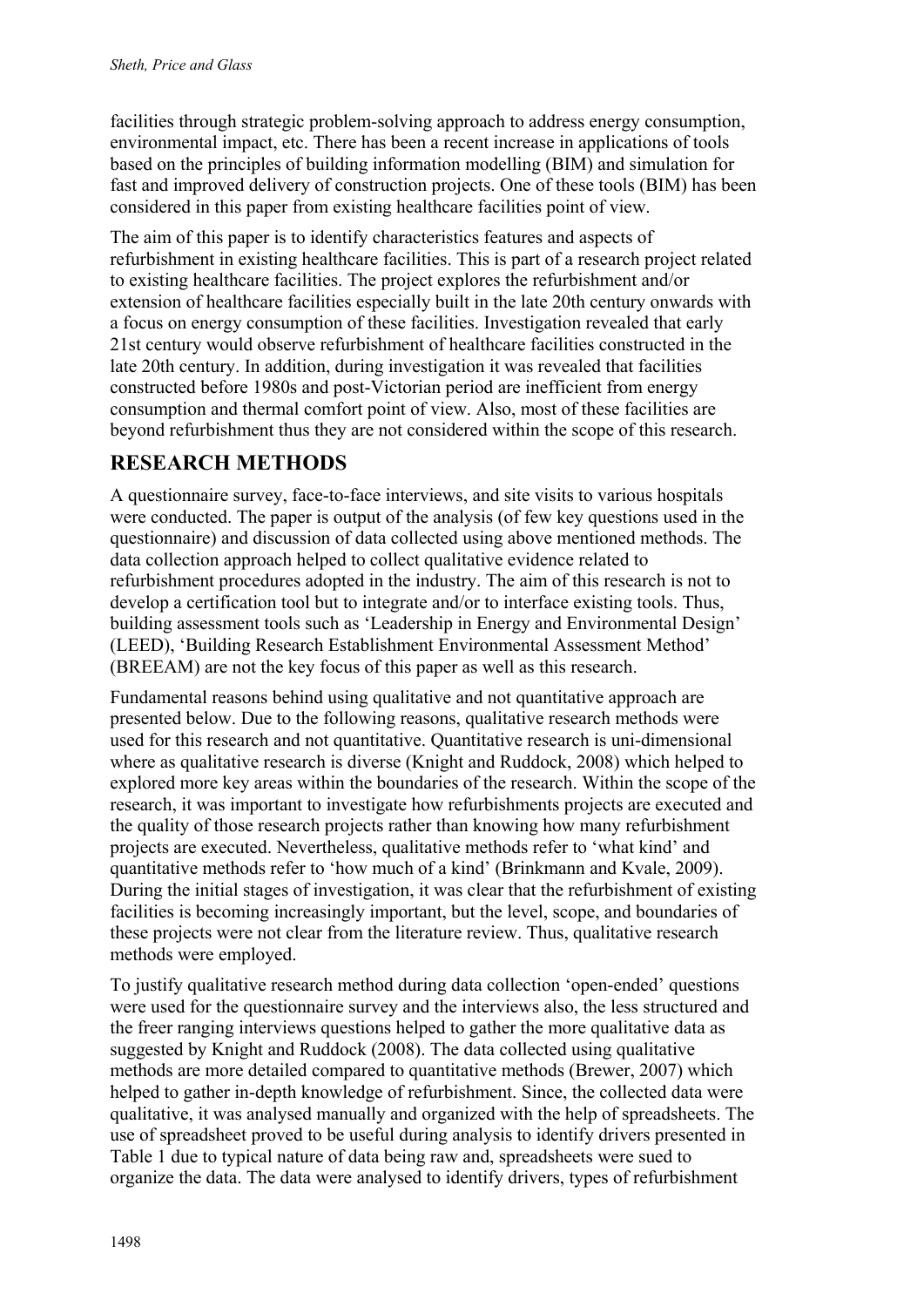projects, and challenges related to refurbishments in the UK's healthcare sector. Moreover, considering the experience and knowledge of the interview participants and the survey respondents helped to gathered qualitative data providing exclusive knowledge about refurbishment practices observed in the industry.

To conduct interviews and a questionnaire survey a protocol comprised of three key sections was developed. The three key parts of the protocol were: a background section; a section on current trends in refurbishment with special focus on energy consumption and carbon emission; and a section for feedback, comments related to refurbishment, research project, and client and government policies. The developed protocol was in consideration to principles of qualitative data and tested using a pilot study. During the pilot study a questionnaire was sent to seven selected responded who agreed to participate in the survey. Also, the protocol was discussed with the researcher's supervisors and three colleagues with different background before conducting the interviews and the survey.

The experts involved with development and/or implementation of a proposal for new and/or existing facilities were identified and selected for the questionnaire survey and face-to-face interviews. Selected participants for interviews and the survey respondents were involved exclusively with healthcare projects and had at least 10 years of experience within the healthcare construction industry. To collect the data from the USA, the members of the American College of Healthcare Architects (ACHA) were selected for a questionnaire survey. Whereas to interview and seek the responses from the experts based in the UK, the participants working on NHS and/or PFI hospitals projects were contacted. The primary data collection helped to explore: refurbishment of healthcare facilities; challenges and drivers associated with existing facilities refurbishment; and practical approaches and to identify shortcomings in existing practices related to refurbishment.

As part of the data collection, 43 questionnaires responses, one group interview (with four experts), seven face-to-face interviews, and five site visits were conducted. Considering the limited time frame and other research limitations (such as budget, resources) face-to-face interviews in the UK and an email-based questionnaire survey was sent to the participants from the UK as well as USA. The email-based survey helped to reach selected group of audience irrespective of their location. During data collection stage 60 people from industry and 250 registered architects with ACHA were contacted. Out of 250 experts 35 responded whereas, eight responses were received from individuals working on PFI and NHS projects from the UK out of 60 selected for the survey. In addition to the survey, 33 experts were contacted to conduct face-to-face interviews and the researcher managed to conduct 11 (seven individuals and a group interview attended by four experts) interviews in the UK. Also, five site visits were made to ongoing refurbishment projects with the help of the interview participants. This helped to understand more about the refurbishment process and to experience the level of noise, construction dust, etc. during refurbishment.

#### **REFURBISHMENT**

The investigation helped to identify various driving factors, several criteria, and scenarios related to the refurbishment of healthcare facilities. This section discusses information gathered from the participants about "how often (after how many years) healthcare facilities are refurbished and why refurbishment is important?"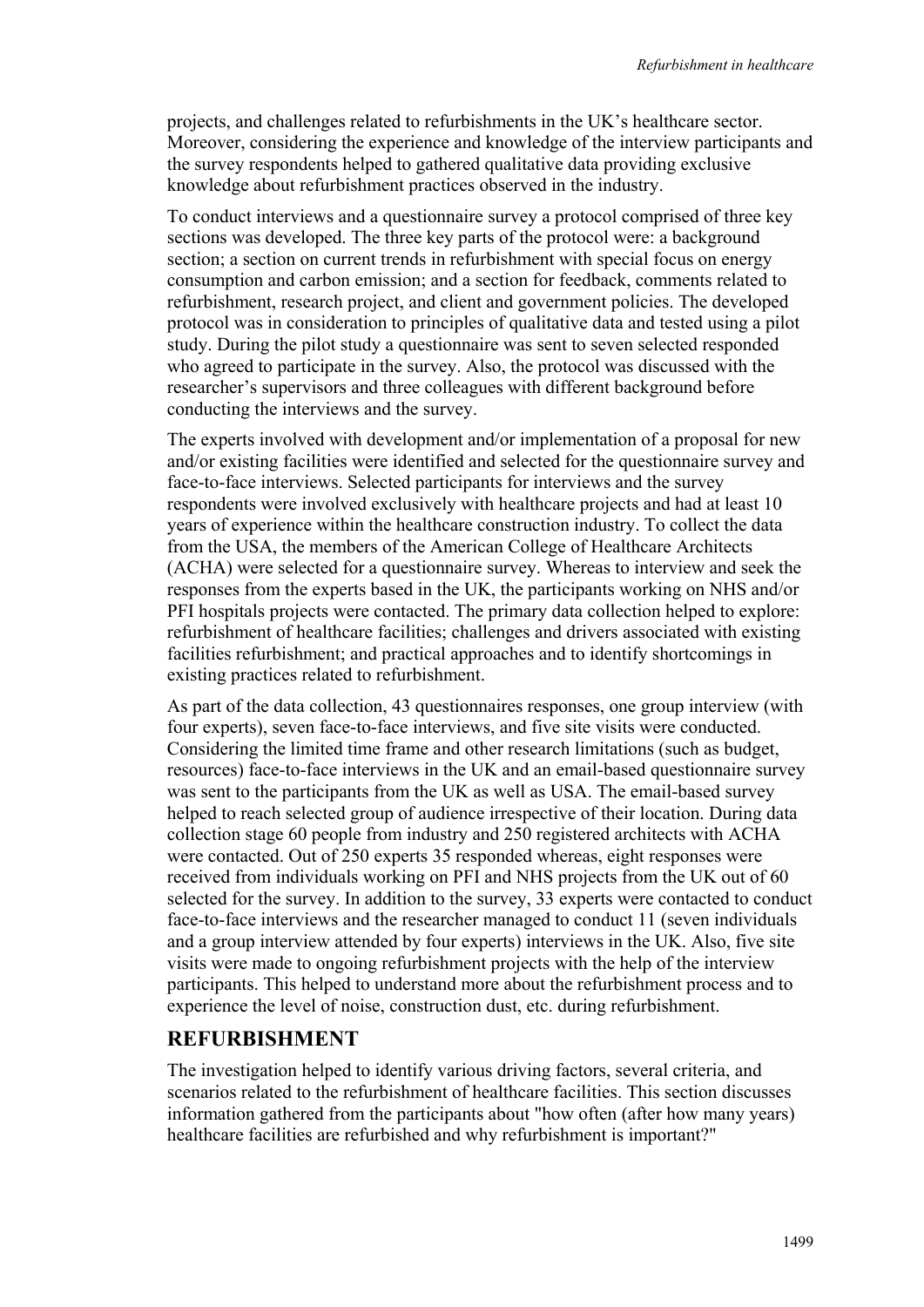The experts noted that the changing needs of the healthcare sector demands better and bigger existing facilities, which results in refurbishment. The changes were being driven by various factors and it is difficult to anticipate the changes, scale, or type of construction works which may occur during the life-cycle of a healthcare facility. Large-scale (inpatient) hospitals with several functions have experienced continuous refurbishment, for example, certain departments may undergo refurbishment sooner, compared to other areas in a hospital due to unforeseen conditions or new regulations. In some cases, a hospital building refurbishment may arise over a longer period because of equipment obsolescence or changing technology. Changes to inpatient areas can be due to level/quality of indoor environment, care, and privacy whereas, outpatient areas in a hospital may see refurbishment more frequently because of new technology and demand.

The need for refurbishment is a healthcare facility can vary from 'five years or less' to '40 years or more' depending on the individual organization's (NHS trust, etc.) goals and objectives. The evidence suggests that the average age of a facility is 40 years with refurbishment occurring on various scales irrespective of locations. Sometimes the physical condition of buildings and changing medical technologies within the buildings demand early refurbishment, even as little as three years after construction, especially in areas which encompass a wide range of medical technologies. In these areas, architectural finishes are also updated at the same time. In hospitals, new service lines parallel with new technologies can influence refurbishment significantly.

The evidence suggests that refurbishment cycles can vary according to purpose, e.g. for skilled nursing homes a five to seven year refurbishment cycle is optimal but usually they are refurbished on a 10 year cycle in the USA. In assisted living facilities, a seven year refurbishment cycle is optimal, but usually they are refurbished on 10 year cycle or longer. Wards facilities for the elderly are refurbished in a decade, although a five year cycle is recommended for partial refurbishment or maintenance in the USA. In facilities with more than 30 year old buildings, refurbishment is triggered by maintenance and\or functional issues. During re-development of hospital buildings constructed in the 1970s and 1980s, there might be a need to consider the presence of hazardous material such as asbestos, cast iron, and galvanized plumbing. Also, a study by Niu (2001) reported presence of hazardous material in many existing buildings, which need to be addressed. Another issue in older buildings is the poor performance of the exterior envelope; many have single-pane glazed windows, poor insulation, and deteriorating envelope.

In addition to above mentioned reasons, replacement and expansion of the services can influence existing facilities resulting in replacement or redecoration of existing built environment. Changing care, delivery of services or medical infrastructure can also be responsible for full or partial new life-cycle of a facility. In some cases, refurbishment is observed due to the constant use of a facility or because the facility has begun to deteriorate. In some existing hospitals accessibility and the 'look and feel' of a facility results in refurbishment.

Equipment is also a key influence, for example a mechanical system with a 15-20 year life-cycle in a building with a 40-50 year life-cycle will require different types of refurbishment at different times. A survey of 21 hospitals in the US revealed that healing environment and aesthetics (including finishes) are not being addressed consistently, and the physical plant and infrastructure to decrease energy usage needs to be considered as a priority.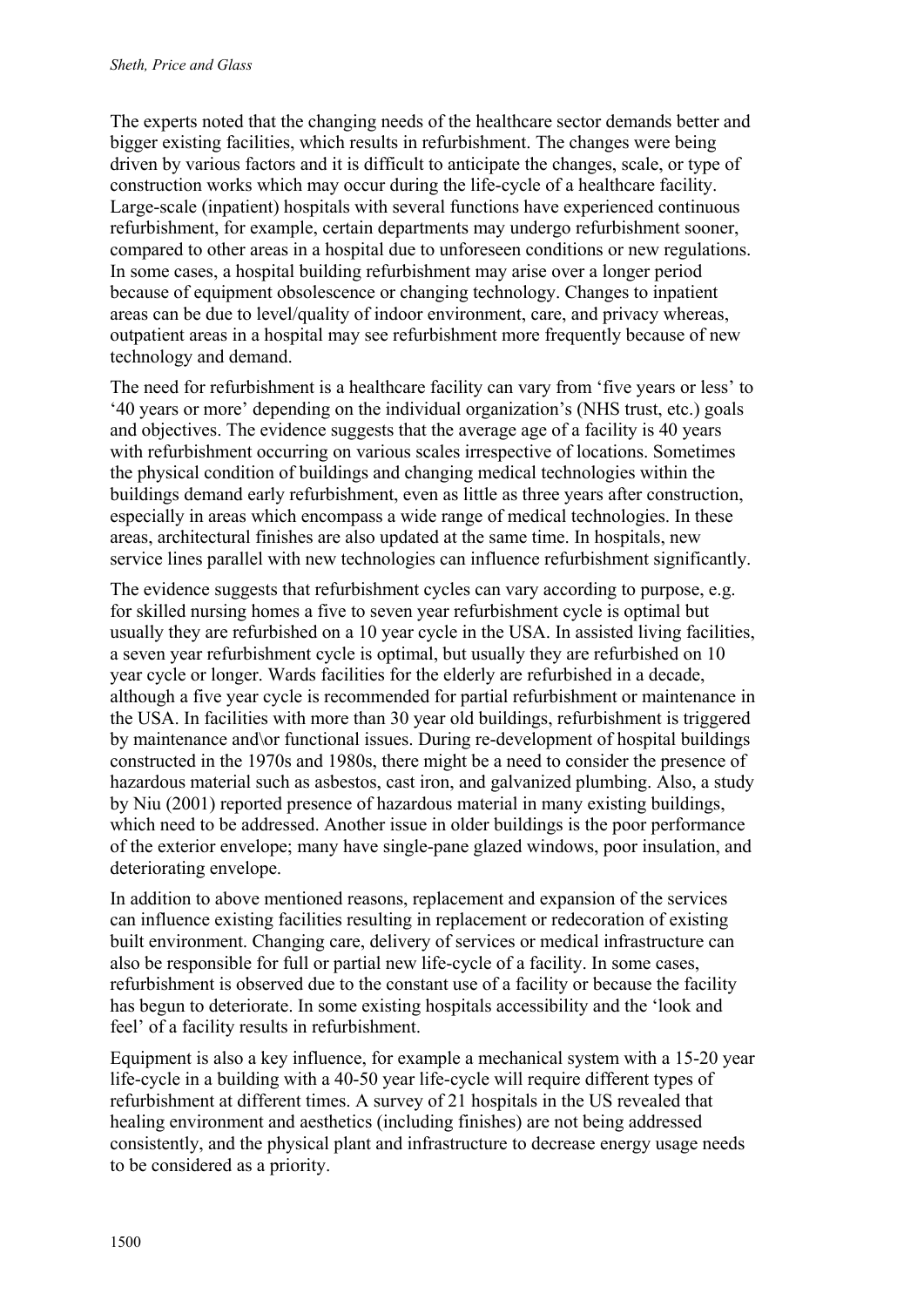Refurbishment is important from a sustainability point of view because it protects and recycles (reuses) existing space. It can be less time consuming if there is no change in usage of the facility as there will be a low risk involved with the (re)-planning compared to change of usage of a facility. In the UK, refurbishment is important to: meet the Department of Health (DoH) targets; achieve energy reductions; and fulfil carbon reduction commitment (CRC) at various levels (such as facility, national, and international level). It can help to achieve current regulations such as 'air changes per hour', or regulations related to indoor environmental quality (IEQ) and if, completed effectively then it can be a cheaper way to provide new technology at lower construction cost in sustainable ways. Also, post refurbishment there can be saving in operational cost, and perspective users (patients, staff, and visitors) have reported improved satisfaction because of effective refurbishment.

Sometimes, facilities are typically refurbished within a decade or two because of additional need of space/bed and inadequate availability of land in the close proximity. With some facilities, refurbishment commences with implementation/development of a master plan which can have full or partial impact over the existing facilities and infrastructure. However, in some cases, hospital refurbishment is ignored or sidelined and as a result the facilities are beyond maintenance, resulting in need for demolition.

# **TYPES OF REFURBISHMENT**

The participants were asked to answer "in your experience, what are general levels/types of refurbishment in the context of healthcare facilities? (For example energy, interior re-planning, built environment, mechanical, up-gradation, extension, schedule activity, etc.)." Different types of refurbishment within the healthcare construction industry were identified through investigation are discussed below. As suggested by a participant and revealed during investigation refurbishment projects can be categorized majorly as: interior re-planning; built environment; mechanical; up-gradation; extension; schedule activity; and energy consumption related work.

The type of refurbishment work typically includes addition and/or replacement of old equipment, and periodic improvement of a building's interior; often, new services demand interior re-planning. In some cases, interior re-planning including heating, ventilating, and air conditioning (HVAC), and plumbing along with building's exterior skin/envelope is replaced or redecorated. Depending upon the condition of the buildings and other systems such as lighting, windows, and mechanical systems either technology is upgraded or replaced. There are two reasons for mechanical upgrades: first, mechanical systems are at the end of their life-cycle; and second, to comply with new/current regulations. In existing buildings energy and mechanical upgrades tend to be cyclic due to a lack of budget for periodical replacement. Building finishes are replaced by more sustainable, approved finishes along with replacement of lighting fixtures. Sometimes major refurbishment involves replacement of windows, roofs, and elevators to improve the overall IEQ and performance of facilities. During major replacement, functional planning is re-considered to improve the patients' movements and flow, and to reduce staff travel time within the facilities. However, often proposed renovation-cycle with interim evaluation of public areas is considered and not the lifecycle cost despite the increasing recognition of sustainable development and whole life-cycle value. During major refurbishment projects, only the structural system is reused with almost everything else being replaced or improved.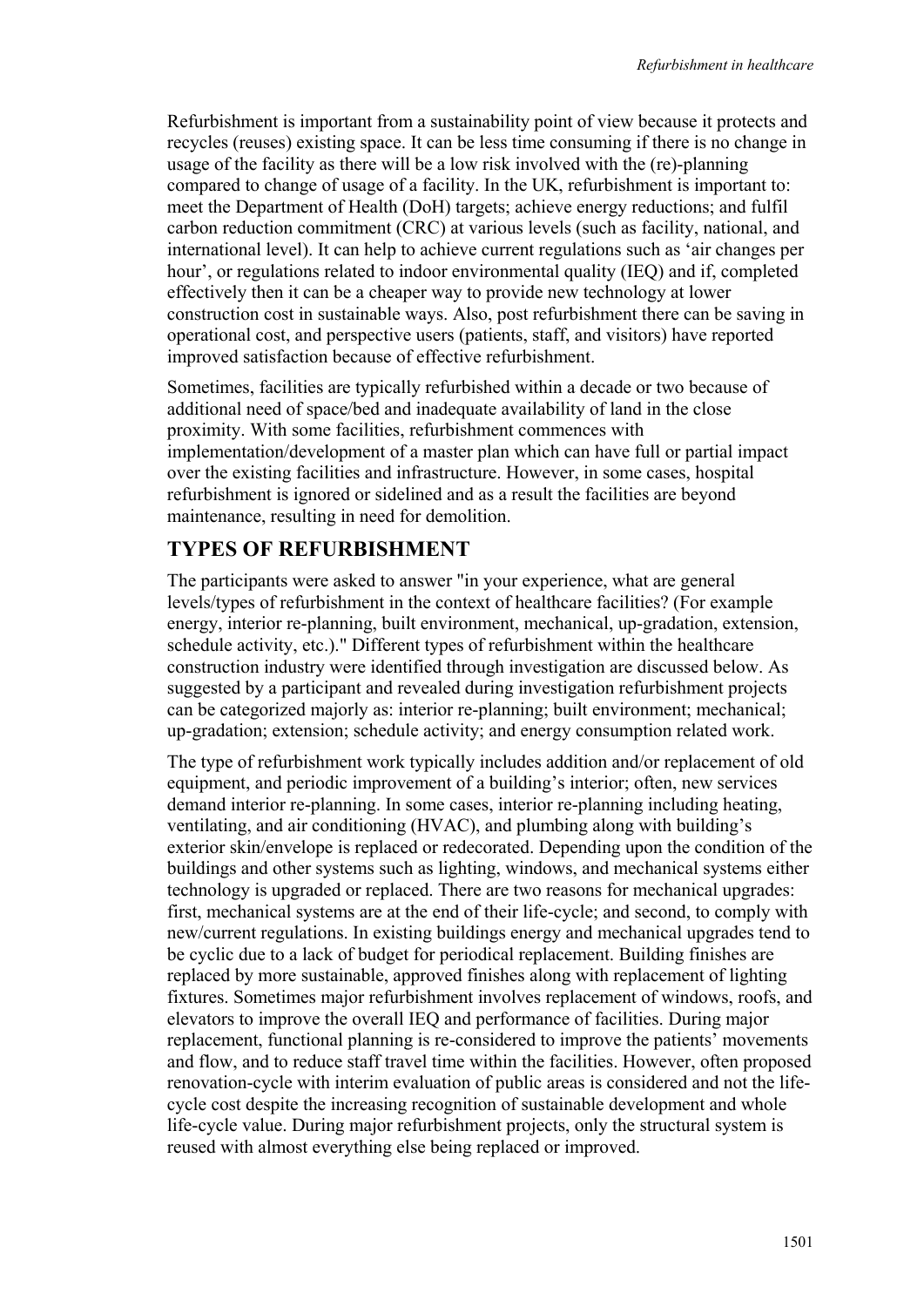With refurbishment projects, master planning is very important because the level of complexity increases with the age of the buildings. Also, investigation revealed that it is not difficult to refurbish a building less than 20 years old and typically the basic scope of the work would be new finishes, energy saving lighting, better ventilation. Whereas refurbishment of 20-40 years old buildings can be complex in nature with a need for infrastructure improvement including changes in internal as well as external layouts and building's plan. If a building is more than 40 years old, then replacement of the building is considered unless it has a heritage status or cannot be replaced because of dependencies of adjacent facilities. With major refurbishment projects, scope of the work can be divided into following three types:

- $\bullet$  50% re-planning;
- 30% facility interior; and
- 20% of the work is related to mechanical, electrical, plumbing (MEP) upgradation/replacement.

Two types of approaches for existing facilities were proposed by a respondent: first, frontline services must be considered for improvements; and second, work related to ancillary and support functions. One of the participants presented the following two scenarios which are associated with refurbishment of existing hospitals interior.

- Scenario One: the vast majority (75%) of the projects are referred as "gut and remodel". Projects under this category demand complete demolition of existing space including finishes, internal partitions, ceilings, fixtures, casework, ductwork, electrical distribution systems, insulation, etc. These projects are usually driven either by a need to add capacity, change in an operational care model, introduction of new equipments or new service line.
- Scenario Two: 25% of projects fall into the category of "redecorating" or finishes upgrades and often, classified as "cosmetic refurbishment" by the industry. The scope is limited to floor finishes, wall treatments and sometime replacement of ceiling and lighting fixtures, and furniture/speciality accents. In this kind of project existing mechanical and electrical systems largely remain untouched. Also, partitions and casework may receive some re-facing.

In both scenarios, the exterior envelope remains mainly untouched. Also, replacement of windows, re-roofing, and envelope improvement are undertaken separately as per their replacement timeframe; life-cycle. Structural systems and entire HVAC are rarely part of any of the above mentioned scenarios however, it is very important to improve structural systems to support major modifications to existing buildings.

# **DRIVERS FOR REFURBISHMENT**

The participants were asked to answer "what are the reasons, driving factors for refurbishment? (Increasing demand, age of the building, energy consumption, future extension, scheduled activities, etc.)."

As previously discussed there are several driving factors for refurbishment of healthcare facilities and enquires were made to demonstrate those construction drivers. Many drivers related to refurbishment were identified but, due to the complex nature of the drivers it is very difficult to categorize them into specific categories. The drivers indicate the possible range of aspects that could be taken into account towards (sustainable) development of existing healthcare facilities. Three key topics (users', construction, and future drivers) were considered to categorize the identified drivers depending on their importance and characters indicated in Figure 1.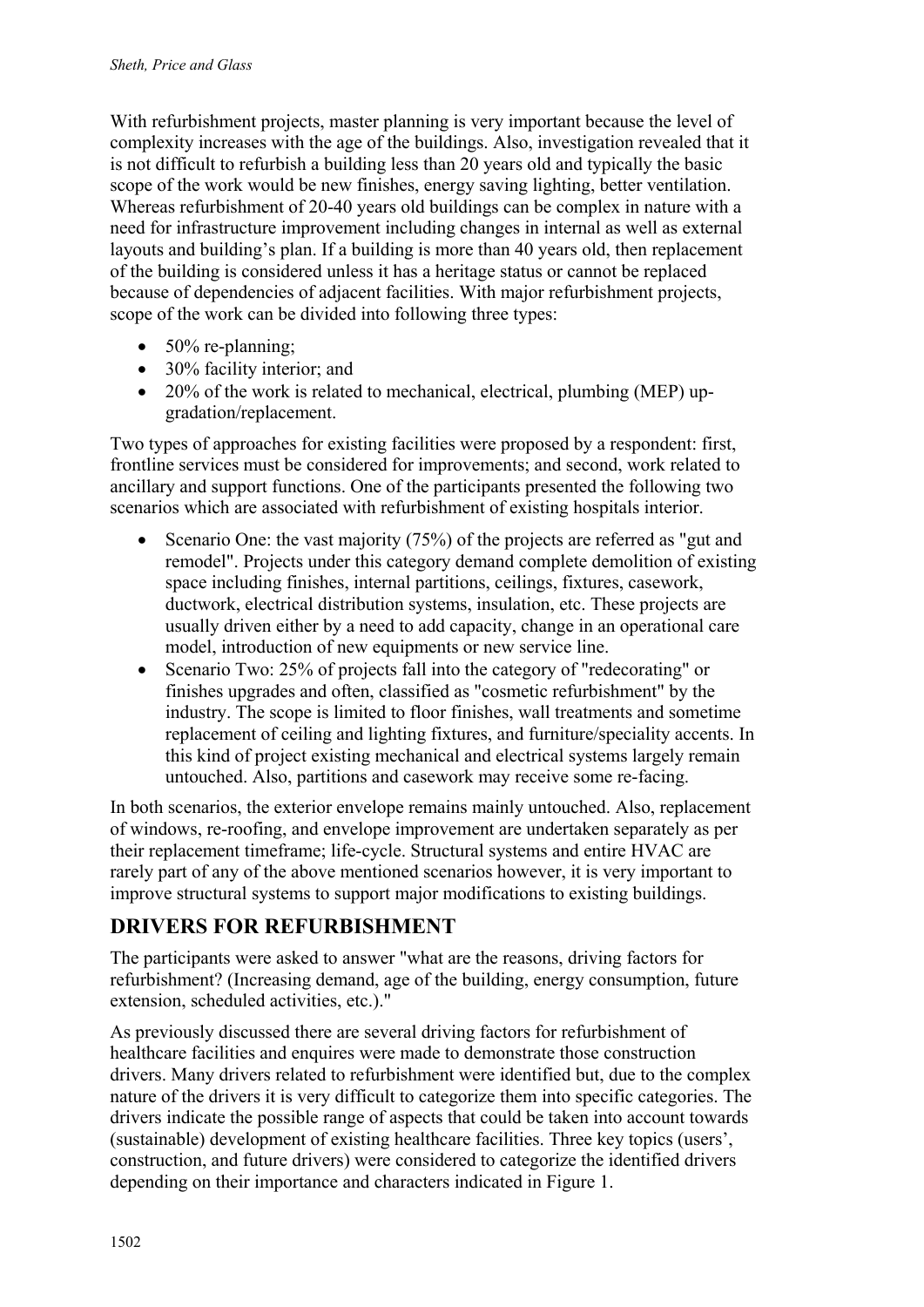User's Drivers indicated in Figure 1 can influence existing buildings to undergo refurbishment because of change in perspective users of a facility, such as user pattern, population, profile, needs, etc. Construction Drivers (see Table 1) are due to change or improvement in technologies related to build environment including construction. Whereas, Future Drivers are those drivers which demands refurbishment of existing facilities to support the future needs, new regulations, or modern technologies. If the drivers mentioned in Figure 1 are considered during the refurbishment, they can help to identify priority areas, areas for concern and scope of the refurbishment. Consideration to above listed drivers during refurbishment will define the success and scope of refurbishment projects.



*Figure 1: Drivers for the refurbishment of existing healthcare facilities* 

# **PARAMETRIC TOOLS FOR REFURBISHMENT**

In the last two decades, there has been increased interest in the environmental assessment of built environment and sustainability resulting in the development of several tools related to same. These tools help. They can be classified as a kind of secondary resources to improve the process and to help the design and project team. As the research does not aim to develop a certification/assessment tools (such as LEED, BREEAM) but to integrate and/or to interface existing tools thus BIM is discussed in this section. BIM is one of the widely accepted parametric tools being used and recommended by many experts (Schneider 2010, Cooper 2008, Fullbrook *et al.* 2006). These tools encourage designers and constructors to reduce energy consumption and minimize the impact of buildings on the environment and occupants. The survey respondents and interview participants were asked to provide information on the application of BIM and simulation for new and refurbishment projects. The responses varied from "adapting slowly" to "no project is done without BIM."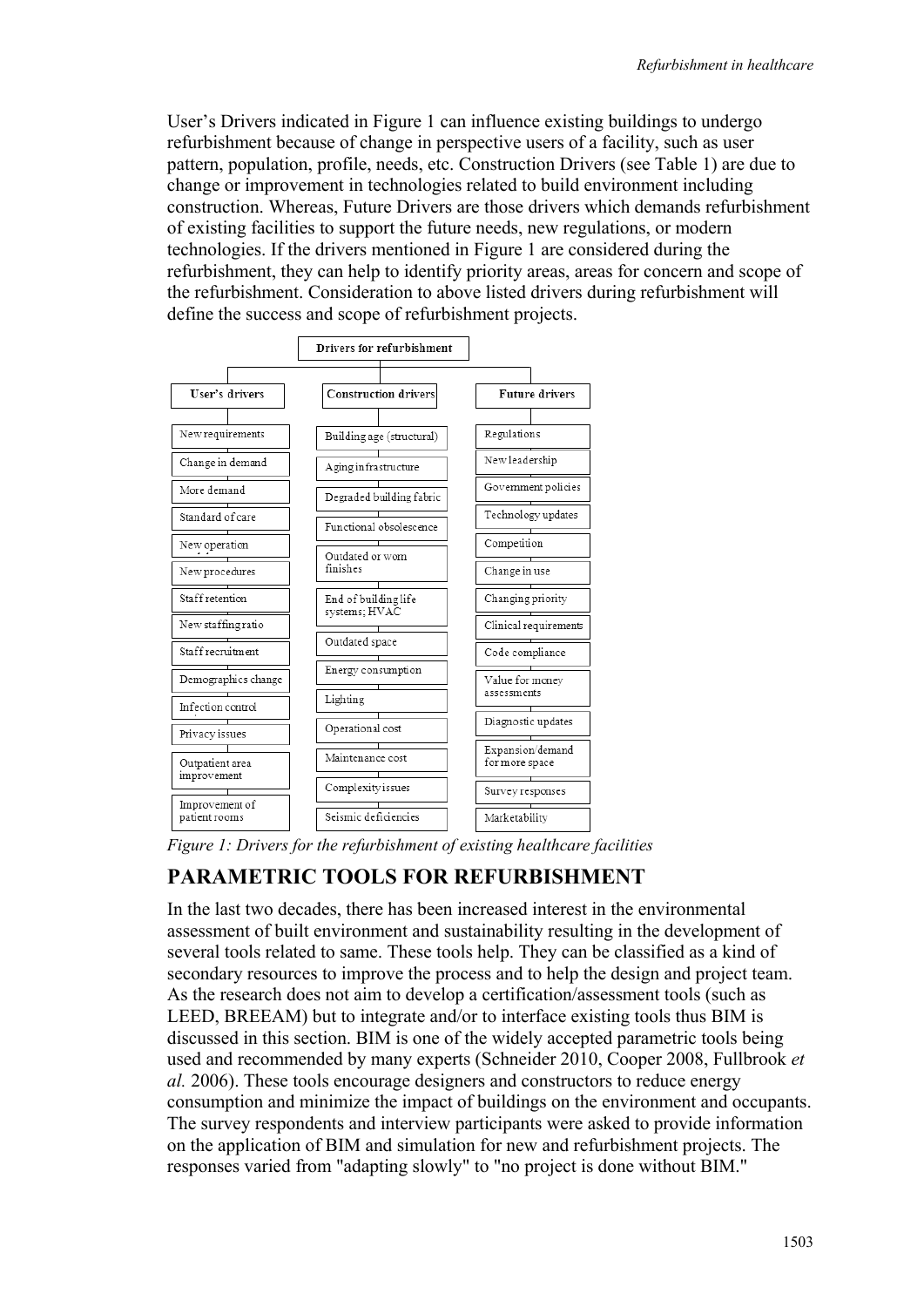In this section information gathered from the participants about modelling and simulation tools used in the industry is discussed. The participants were asked to answer "are you using any tool (BIM, simulation, etc.), guidance notes, and framework during refurbishment of healthcare facilities? If, yes, why and how (for visualization, energy analysis, to predict performance, on client demand, etc.)?"

#### **Building Information Modelling (BIM)**

It was revealed that many experts are using BIM for various problems, such as to calculate staffs travel distance, to predict energy consumption of facilities, and for solar studies. BIM is largely being used for visualization, construction documentation, and co-ordination between the various consultants and engineers. Also, only 60% of the experts are using it to generate virtual models to be used for various analysis purposes such as energy and for simulation. This kind of tool can be employed on a construction project to: speed up construction; study environmental performance; predict energy demand; compare multiple design options, etc. Primary users of these kinds of tools are architects and environmental, structural, and MEP consultants.

The investigations revealed that various tools are adopted during construction and refurbishment of healthcare facilities. Often, parametric tools are employed for visualization, energy analysis, and improved coordination. Sometimes BIM-based tools are used depending on client requirements and scale of project. BIM based tools are often used for large scale and more complex projects. BIM becomes a part of the project throughout the process for documentation purposes and to generate architectural plans and provide current information in one place. Furthermore, models generated using BIM are used to co-ordinate data created by various consultants, and to minimize conflicts. Often, models generated using BIM are used as a basis for energy simulation and prediction, other simulation studies, quantity take off, scheduling, and phasing of construction work. The model is also capable of generating high quality rendered images for visualization and presentation purposes. In addition to above benefits, BIM based tools are capable of generating walkthroughs for clients and stakeholders for better understanding and demonstration of projects. The interviews revealed that the tool is an architectural design tool as well as capable of holding large amounts of project (management and documentation) related data. It can be used for benchmarking and a wide rang of purposes.

Considering the characteristics of BIM based software, they can be used during any stage of the project including operation and maintenance however, they are very effective if used from the initial stages. Also, the project can run smoothly if BIM based/compatible tools are employed. Moreover, they can help to achieve green certificate for buildings' performance such as BREEAM, LEED, etc. Application of BIM can save significant amounts of money and time with virtual mock ups. BIM is also used for rapid prototyping in the industry such as patient rooms, consultant (examination) rooms, and typical offices. It is capable of producing, handling, and carrying out comparative studies of several design options at the same time. It can save time by avoiding need for multiple models for various simulation and other studies. Furthermore, during the design stage, it can be used to develop conceptual studies as well as to present the concepts related to proposed facility. In larger facilities the tool can be used for medical and other types of equipments planning.

The development and implementation of BIM in the construction industry is increasing, however, the whole industry is not entirely on board with such technologies. It is reported that many suppliers, contractors, consultants including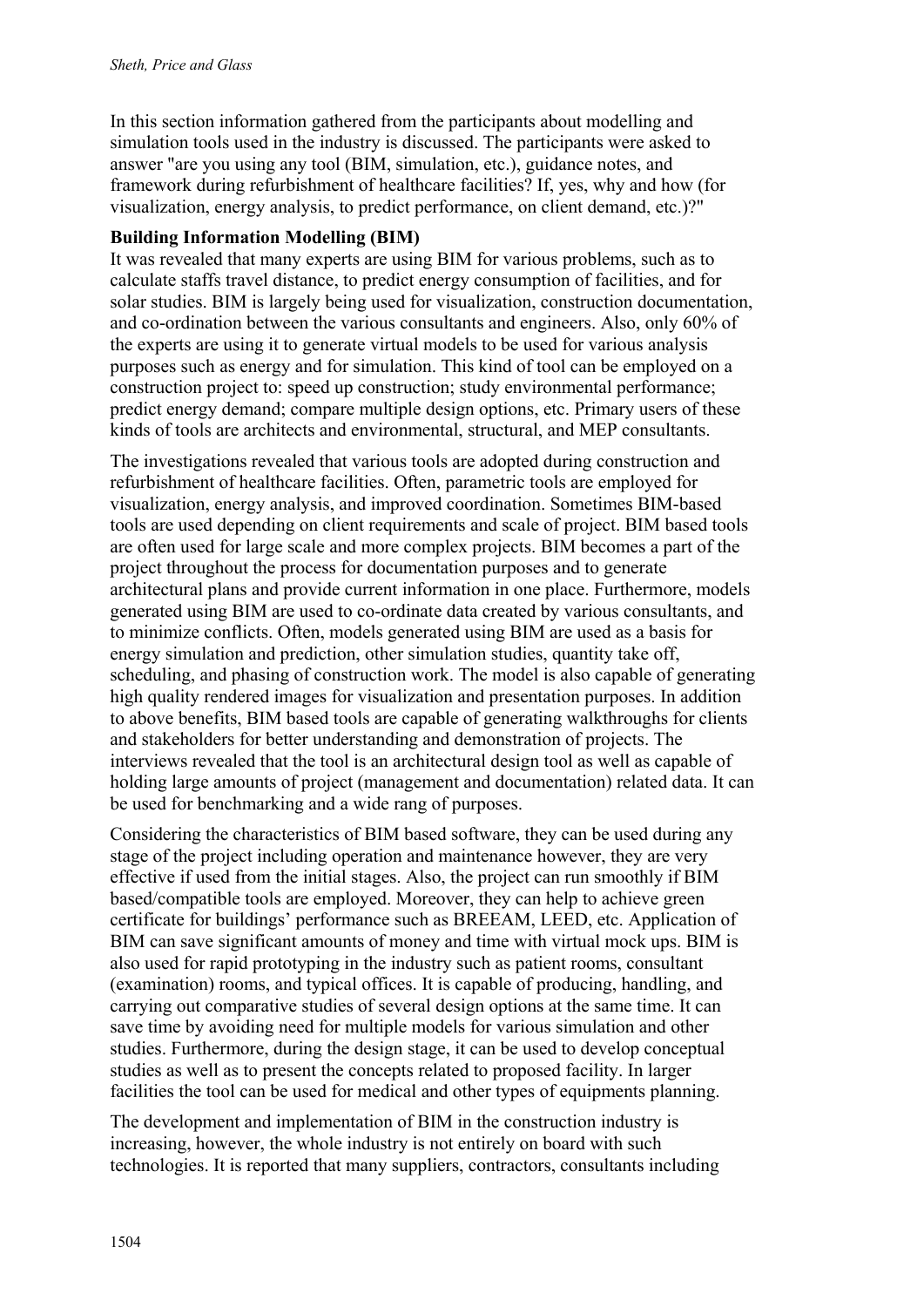architectural and design firms are lagging behind compared to other construction organizations who have already adopted BIM. Within the industry some firms have started adopting advance technologies compatible with BIM such as laser scanning to generate the exact BIM model and rendition of the existing building model if client agrees to pay for this. In the later stages of the project, the design model developed at the beginning can be used to justify the requirement and to perform studies related to patient flow during remodelling of existing facilities. These kinds of studies help to understand staff ratio and travel distance for nurses and other staff within the facility and studies can be extended beyond facility level, such as for urban planning.

Some interviewees reported that BIM and simulation tools are not adopted during the projects because of their slow working nature. During the data collection, a respondent reported that BIM is 'ahead of its time' and needs more time to be adopted by the construction industry. In some organizations BIM based tools are being adopted slowly and sometime used to run simulation when operational practices are inefficient. Whereas, other interviewees described BIM as a '21st century tool', employed on all projects irrespective of scale. BIM is capable of resolving clashes between different disciplines such as structural and MEP consultants. As a process, BIM is also capable of assessing building envelope performance, and to make decisions related to same.

## **DISCUSSION**

Refurbishment is an important strategy for extending the life-cycle of existing buildings and ineffective refurbishment can be responsible for reduced life-cycle of existing buildings. Construction work in existing buildings can cost more, less or equal to new construction depending on the approach of the projects and whether initial cost is considered or whole life-value. In this paper and the investigation presented various components and factors for refurbishments which will be used to propose and develop a framework for refurbishment of existing hospitals in the future. Many drivers exist which are related to existing buildings, and during any refurbishment projects maximum number of drivers should be evaluated mentioned in Figure 1 to ensure success of refurbishment projects.

Some firms have already adapted BIM for master planning and feasibility studies and some are willing to adapt in the near future. The future research and development of the framework will look at the interfacing of various tools and methods during refurbishment to save energy throughout the life-cycle of the facility. The main objective of the framework is to save energy without compromising comfort of the patients. The next step in this research will be to develop and test a framework for assessing and improving the sustainability of existing healthcare facilities which provides better integration of available tools, guidelines, and standards.

## **CONCLUSIONS**

Several tools and approaches exist in the construction industry but many need to develop further to suit existing healthcare facilities and, to make effective use of tools, application of these tools should be mandatory. The trend in renovation of existing hospitals indicates that often, aesthetic (redecoration) refurbishment is done more frequently compared to refurbishment of fabric or building services. Moreover, many projects do not consider re-designing and re-planning during refurbishment, resulting in no significant improvement in building performance post-refurbishment. Investigation has revealed lack of a framework or a draft process to be used for application of BIM on refurbishment projects and for existing buildings. The proposed